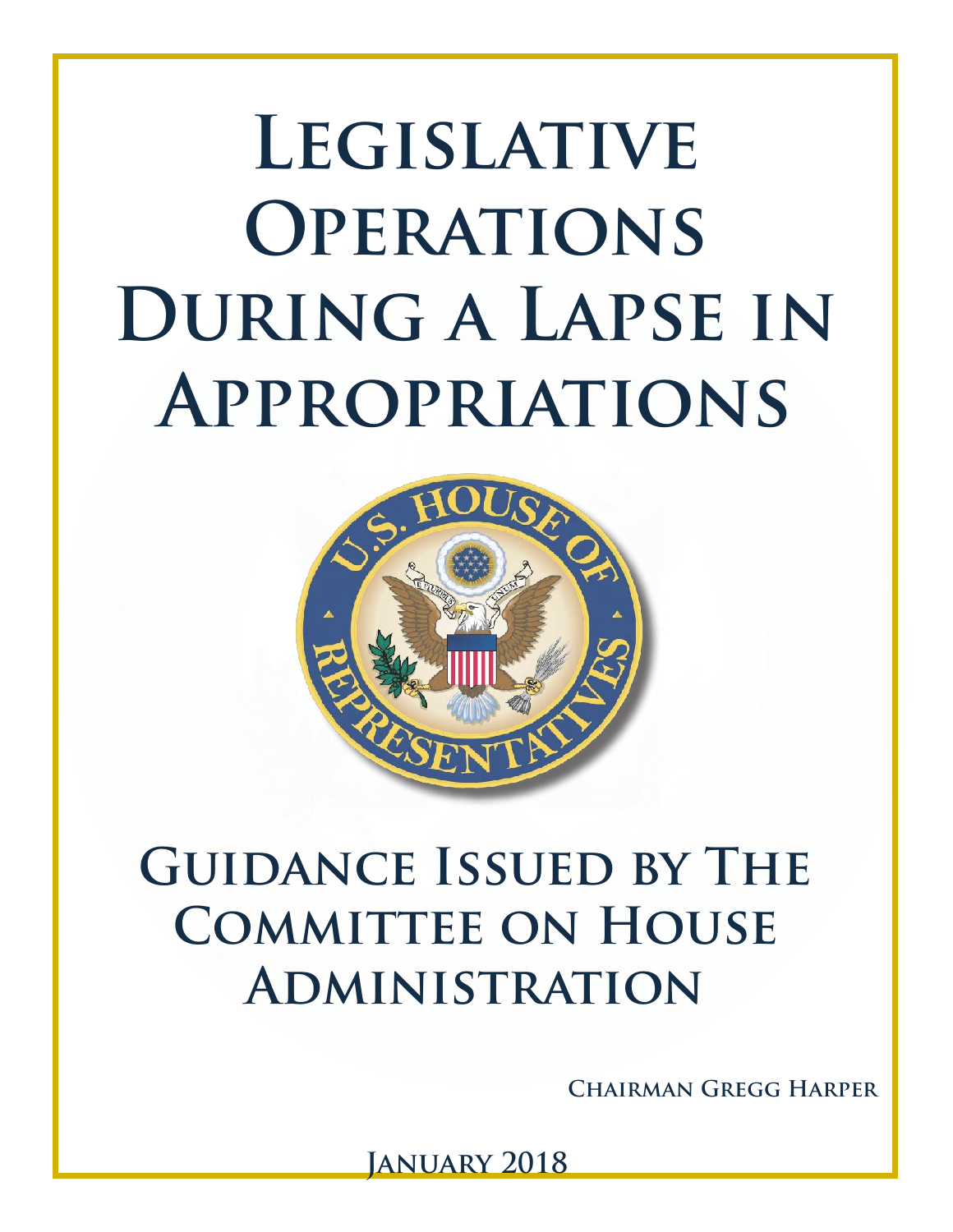### **Contents**

### **Legislative Operations During a Lapse in Appropriations**

| SAMPLE NOTICE TO OUTSIDE VENDORS, CONSULTANTS AND |  |
|---------------------------------------------------|--|

The Committee on House Administration has issued the following guidance to assist House offices and legislative branch agencies in their efforts to understand and uphold their Constitutional responsibilities while operating during a lapse in appropriations. Please note that this is only guidance, and that all staffing decisions are entirely at the discretion of each employing authority.

For the convenience of each employing authority, authorization forms and sample letters will be located on HouseNet and the Committee's website at https://cha.house.gov.

For additional assistance, please contact the Committee at (202) 225-8281.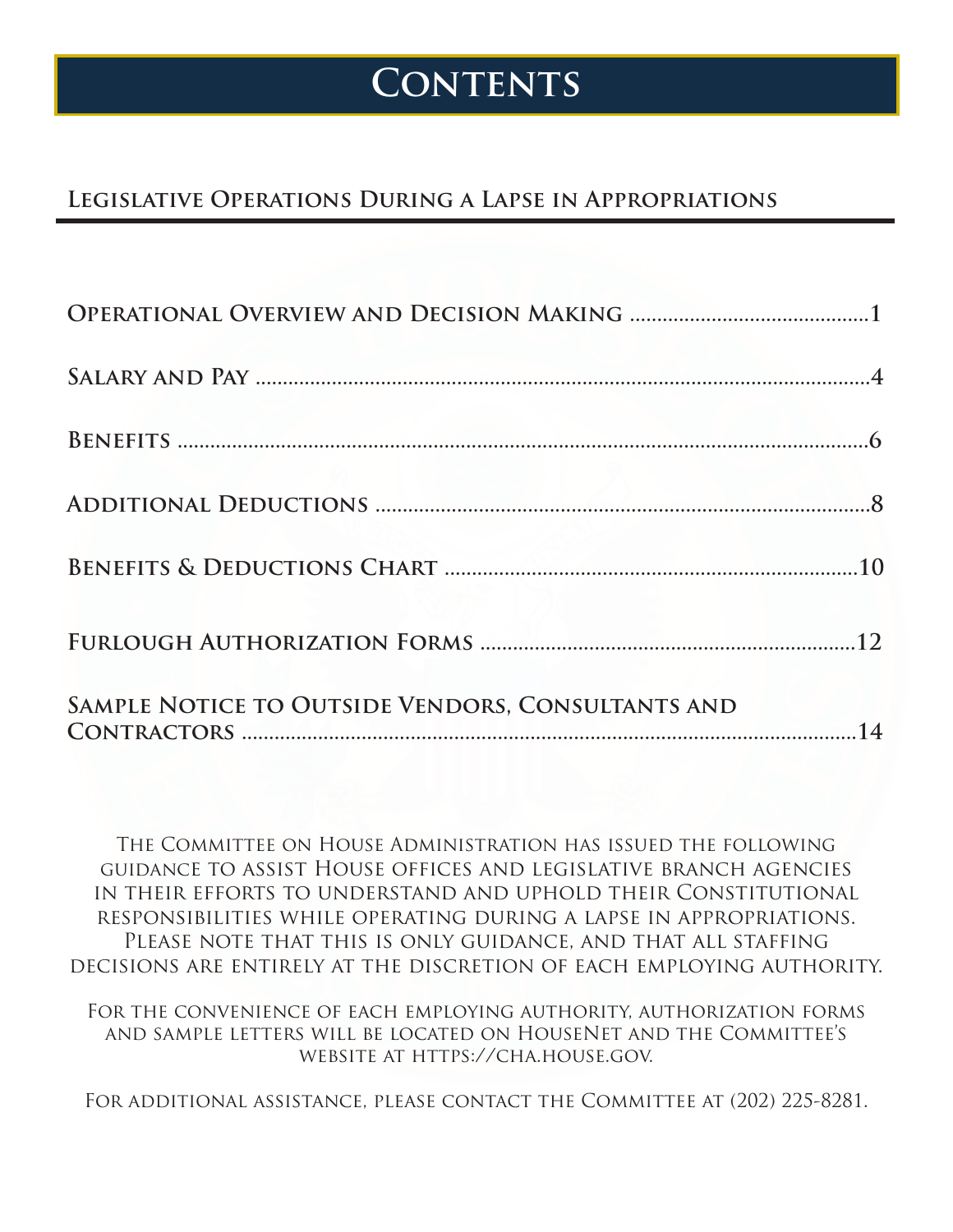## **Operational Overview and Decision Making**

### **What is a "lapse in appropriations?"**

A "lapse in appropriations" occurs when there are no appropriated funds to pay for an agency or program, as a result of no enacted appropriations law providing those funds. The Constitution requires that no money leave the Treasury except as a consequence of an appropriation.

#### **What does a "lapse in appropriations" mean for the House?**

The Legislative Branch, along with the rest of the federal government, is currently operating under an appropriation that provides funding through January 19, 2018. Absent any other action, there will be no appropriations for the Legislative Branch effective January 20, 2018. The House, however, will require the services of the employees that are essential to upholding its constitutional responsibilities and those activities that entail the safeguarding of human life and the protection of property.

#### **What is an "essential" versus a "non-essential" employee?**

In the event of a lapse in appropriations, the House, consistent with the Constitution and the Anti-Deficiency Act, 31 U.S.C. §§ 1341, 1342, will retain the employees essential to performing the following activities:

- 1. Those activities that entail or directly support Members' performance of their constitutional responsibilities (including activities that entail the protection of the House's and Members' constitutional prerogatives). Members' constitutional responsibilities include all legislative activities which are broadly defined for this purpose as all activities that are an integral part of the deliberative and communicative processes by which Members participate in committee and House proceedings with respect to the consideration and passage or rejection of proposed bills and resolutions. Members' other constitutional responsibilities include such matters as rulemaking, impeachments, the maintenance and publication of records of congressional proceedings, disciplinary activities (e.g., Ethics Committee proceedings and the provision of advice by that Committee), the resolution of contested elections, and the consideration of constitutional amendments. Accordingly, activities that entail Members' performance of their constitutional responsibilities would encompass, but are not limited to, the preparation and introduction of legislation; floor activities; committee meetings, hearings and markups, and the issuance of subpoenas; meeting and negotiations in furtherance of such activities; the gathering of information (both formally and informally) in furtherance of these activities; and the like. Activities that directly support Members' performance of their constitutional responsibilities would encompass, but are not limited to, such activities as vote tallying, bill and resolution drafting, parliamentary and legal advice and research, technical and technological support, and the like.
- 2. Those activities that entail the safe-guarding of human life; and
- 3. Those activities that entail the protection of property.

For questions about whether a particular activity falls within one or more of the three categories of activities defined above, please contact the Committee on House Administration (Majority) at (202) 225-8281 or (Minority) (202) 225-2061.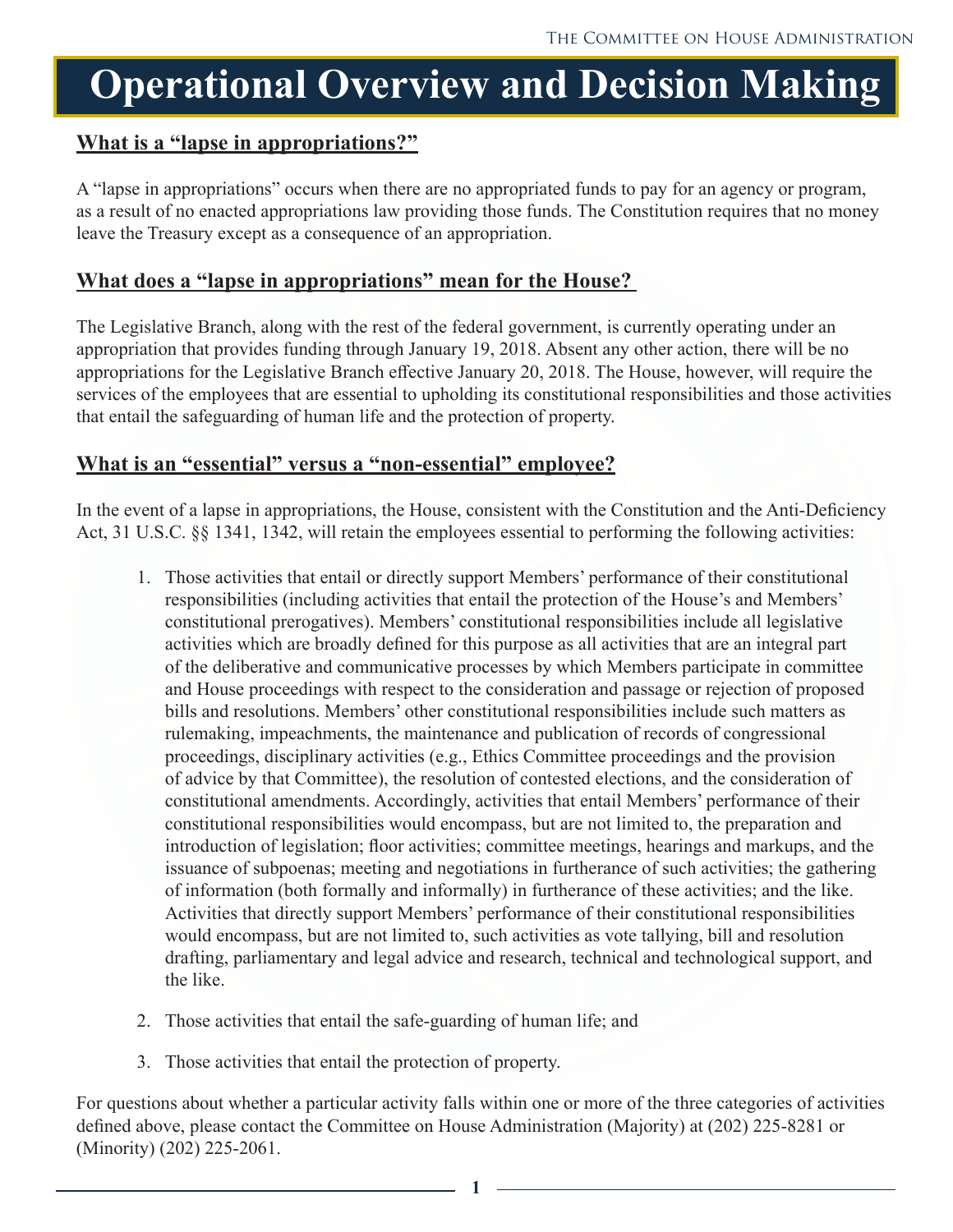Employees performing the activities (or supporting the functions) described above as determined by their employing authority should continue performing their normal duties. All other employees should be placed in furlough status.

#### **Who decides who is an "essential" employee?**

Each Member and Committee Office is an "employing authority" under House Rules. Appointed House officers and agency directors are considered the "employing authorities" for legislative branch agencies. Employing authorities make the determination of who within their staff is an essential employee and who should be furloughed.

### **What is a furlough?**

A furlough is the placement of an employee in a temporary non-duty, non-pay status because of lack of work or funds, or other non-disciplinary reasons. More information is provided below, and is also available by contacting your applicable human resources official or office.

### **What factors should an office use in determining which employees to furlough?**

It is up to each employing authority to determine which positions in the office are associated with constitutional responsibilities, the protection of human life, or the protection of property. Each office should review the job duties or position descriptions of each employee when making this determination. Each employing authority should use only non-discriminatory factors when making the determination as to whether a particular employee is essential or non-essential to avoid violating the Congressional Accountability Act. Among other things, the Congressional Accountability Act prohibits employing authorities from discriminating against employees based on an employee's race, color, religion, sex, age, national origin, military service and disability. House Rules also prohibit discrimination based on marital or parental status. If an office decides to furlough some but not all employees that hold the same job classification or perform the same (or substantially similar) duties, the office should use non-discriminatory factors, such as seniority or area of expertise, in making those decisions. Offices should document the nondiscriminatory reason why a particular employee was furloughed, while another employee was retained, in the event that a question is later raised as to the basis for a furlough determination.

#### **Should essential employees that worked their designated work schedule be furloughed on the weekend?**

Employees designated as essential are expected to remain available to perform their duties whenever required by their employing authority. Employing Offices take on a salary obligation for the entire time the employees are deemed essential, including non-duty days (typically weekends).

### **Must employees who are essential some weekdays and furloughed on others, (whether due to a change in status or as part of a predetermined Rotating Furlough) be furloughed on weekends?**

That decision shall be made by each employing authority. For employees who are not in full-time furlough status, offices should indicate on the Rotating Furlough Form the specific dates on which each employee is to be placed in furlough status, whether during the week or on weekends. Offices are reminded that on all other dates that employees are not on furlough (whether weekday or weekend) they should be at work, or ready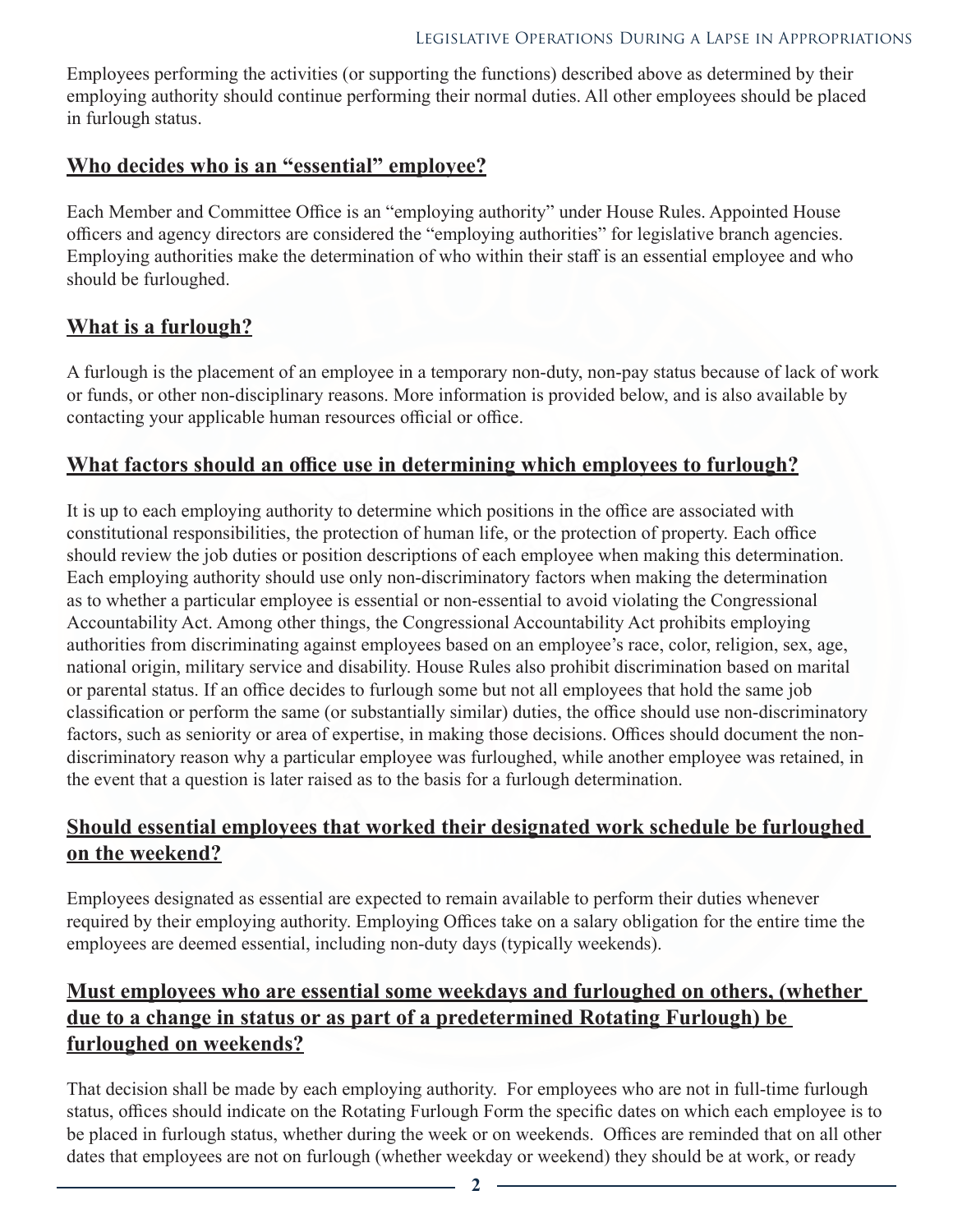and available to work, at the direction of the employing Member/official.

#### **Will the official expenses necessary to operate our office be paid?**

Expenses incurred prior to midnight on January 20, 2018, will be paid using the usual procedure at the government rate. Delays may occur in the processing of these vouchers. Starting the day appropriations lapse, and until funding is restored, House offices may obtain and utilize goods and services related to life safety, protection of property, or necessary to support Members' constitutional duties. Travel expenses to and from a Member's district and within the district are appropriate if it falls within the constitutional responsibilities of a Member of Congress. Any other travel utilizing federal appropriations will not be authorized. *Each individual authorizing an expense should document the reason for this expense (constitutional responsibilities, the protection of human life, or the protection of property).* 

Employing authorities should notify all vendors and contractors with which they have an active contract about potential delays in payment or the need for reduced service.

#### **What House and Legislative Branch offices will definitely be closed?**

Offices which are determined not to be related to the protection of human life, the protection of property, or constitutional responsibilities will be closed. Examples include, but are not limited to: the House Gift Shop, the Capitol Visitors Center (public tours by CVC guides), the Botanic Garden and the Flag Office. Other offices may be closed or have reduced service depending on needs.

#### **What about services operated by private contractors or outside entities like the cafeterias and the House Child Care Center?**

Some services will continue uninterrupted while others will be closed and some will operate at reduced levels. A list of services can be found on the Committee's website at https://cha.house.gov.

#### **How and when will employees be paid?**

Historically, when the federal government's funding has lapsed, the subsequent spending authority (whether Continuing Resolution or an enacted appropriations bill) has provided for retroactive payment to employees. *This, however, is not guaranteed for furloughed employees.* The exact details of retroactive payment (if any is authorized) will depend on the language of a continuing resolution or enacted appropriations bill. The normal payroll cycle may be disrupted by a lapse in appropriations and checks may be issued at irregular times.

#### **Is a furloughed employee still an employee of the House?**

Yes, furloughed employees continue to occupy a payroll slot. Furthermore, the furloughed employee will not have their health benefits interrupted, but must continue to pay the employee's portion of health benefits premiums. Other benefits may be affected differently; see additional information below. Furloughed employees are still bound by the applicable rules concerning outside employment. Employees should consult with their applicable human resources official or office for more information on furlough.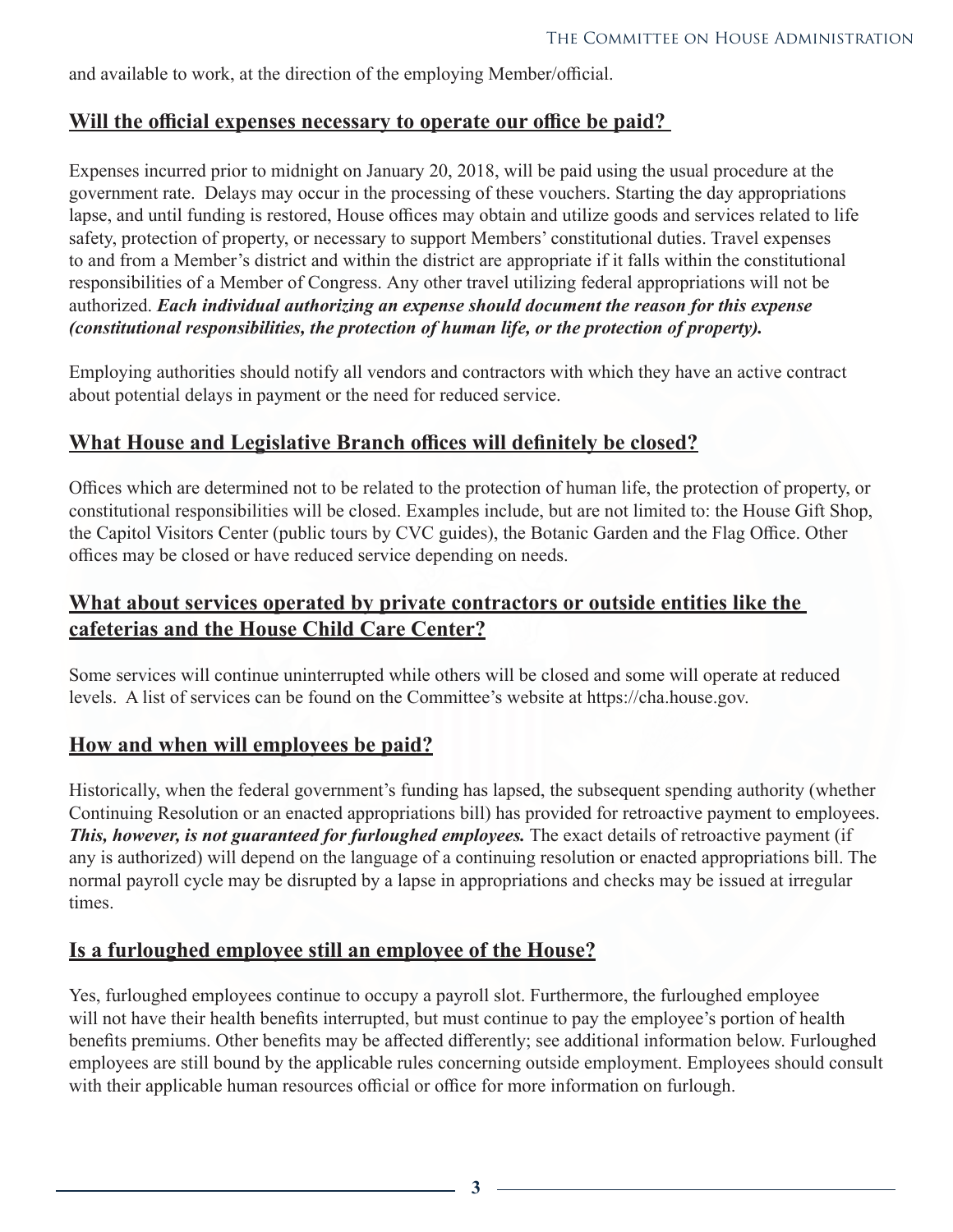### **If I furlough an employee, can he/she still come into work?**

No, if you have decided that an employee is non-essential, he/she cannot perform official duties, (either at the office or at home). According to the Anti-Deficiency Act and certain House rules, an employee *cannot* volunteer services.

#### **Can an employing office communicate with a furloughed employee during the furlough?**

As explained, a furloughed employee may not perform official duties and may not volunteer his or her services. Therefore, an employing office may not communicate with a furloughed employee about official duties and the furloughed employee may not perform official duties by email or telephone. To ensure compliance with this rule, employing offices may require furloughed employees to turn in their blackberries, laptops, and cell phones and should require furloughed employees to set an "out of office" message on their email accounts. Offices may contact employees to notify them to return to work.

#### **Can a furloughed employee use annual and/or sick leave in lieu of furlough?**

No, an employee is not eligible to use annual or sick leave during furlough. Employees still receive salary when on annual and/or sick leave. Without an appropriation, the employee cannot be paid. Therefore, the employee cannot use their annual and/or sick leave.

All scheduled leave that occurs during a lapse in appropriations will be canceled. Essential employees who are unable to work and are absent from their duty station will be considered furloughed until they report for duty. Therefore, essential employees will not be able to use annual and/or sick leave.

Employees on FMLA leave involve unique obligations. For further guidance, contact the Office of House Employment Counsel (OHEC) at (202) 225-7075.

#### **Can a furloughed employee attend training?**

Furloughed employees should not attend any scheduled training. All approval to attend training for furloughed employees during the furlough should be canceled.

#### **What effect will a funding lapse have on security?**

The Capitol Police will continue to provide protection for the Capitol complex and Members in the event of a lapse in appropriations.

## **Salary and Pay**

#### **What is the effect of a lapse in appropriations on salary?**

An employee will not be paid for work done during a lapse in appropriations until a subsequent funding authority is in place. Historically, when the government's funding has lapsed, the subsequent spending authority (whether Continuing Resolution or an enacted appropriations bill) has provided for retroactive payment to all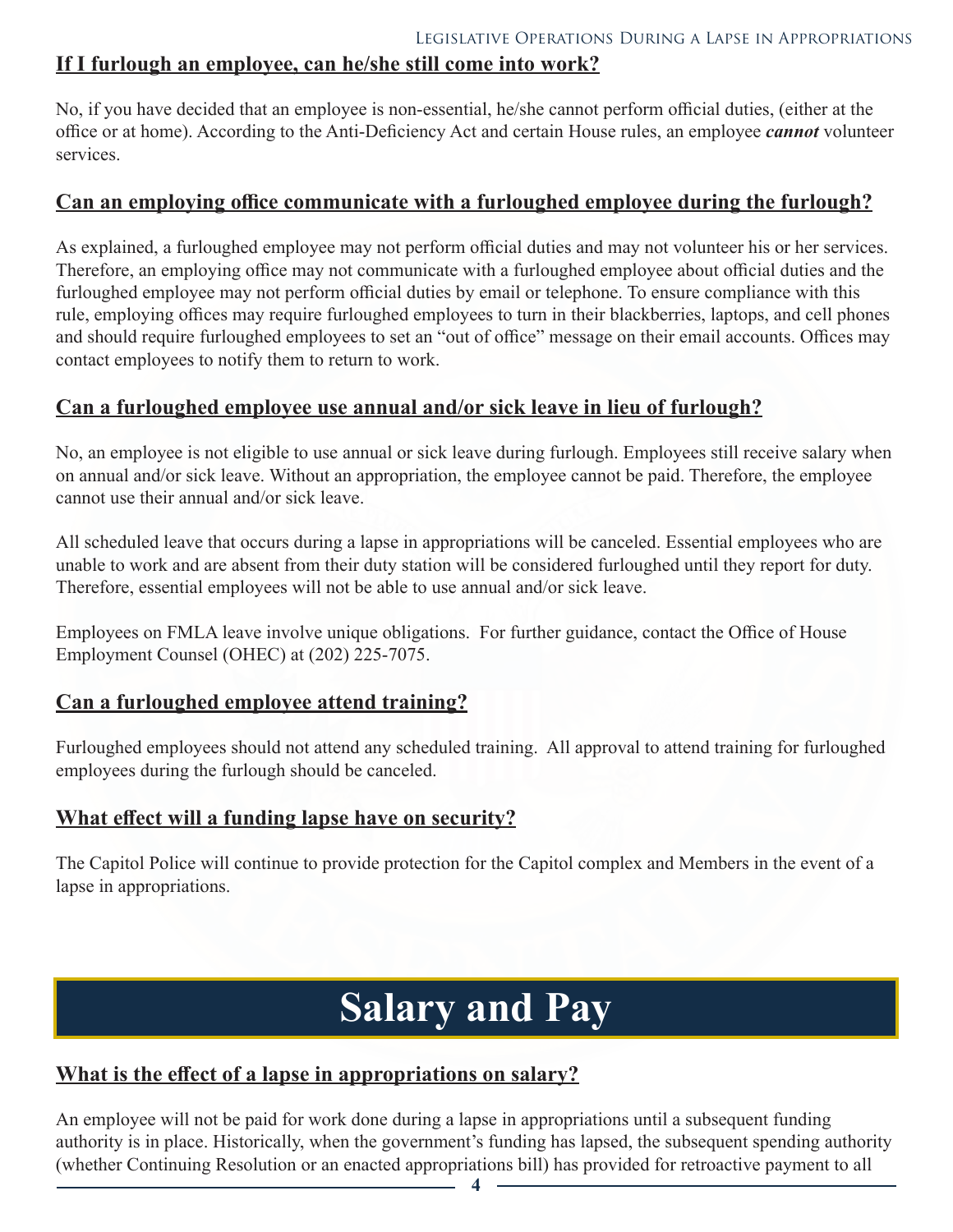#### The Committee on House Administration

employees (whether furloughed or not). *This, however, is not guaranteed for furloughed employees.* The exact details of retroactive payment (if any is authorized) will depend on the language of a continuing resolution or enacted appropriations bill.

Depending on whether salary is retroactive or not, and the timing and duration of the funding lapse, it is possible that employees may receive only "partial pay" during the next regular payroll cycle.

If language allowing retroactive pay is enacted, employees may receive salary in a supplemental payroll action or at the next regular payroll cycle.

#### **What is the process to place an employee on furlough? How will employees be notified when furloughs begin and end?**

Each employing authority (Member, Chairman, Leader, Officer and Head of other House Offices) determines which employees are furloughed. Upon determination, each office must submit a Furlough Authorization Form to their applicable human resources office. Employing authorities should notify the employees which are furloughed prior to the lapse. Employing authorities should contact their employees when the furlough ends. Sample notification letters will be available on HouseNet and the Committee's website at https://cha.house.gov.

#### **Can staff volunteer to be furloughed?**

Yes, individuals can volunteer to be furloughed. Even if an employee volunteers to be furloughed, he/she may still be required to report to work and perform their usual duties. Whether to volunteer for furlough is the individual prerogative of each employee. The voluntary furlough form (which is located on HouseNet and the Committee's website) provides only one basis by which the employing authority will determine who to furlough. The employing authority is not bound by an employee's willingness to volunteer to be furloughed.

#### **If an employee is determined to be "essential," or "non-essential;" will that categorization last throughout the entirety of any lapse in appropriations?**

Not necessarily, offices should continually review the scope of duties necessary to support the protection of human life, the protection of property, or the constitutional responsibilities of Congress. The needs of Congress will fluctuate throughout any lapse in appropriations. At times, more support may be needed. At other times, minimal support will be needed. Therefore, whether an employee is essential may fluctuate throughout any lapse in appropriations. Managers may communicate with furloughed employees about the employee's status.

#### **Is it possible to rotate employees as furloughed/non-furloughed when they are in similarlysituated job duties?**

Yes, offices may rotate employees in the same or similar job duties so long as they use non-discriminatory criteria to determine the change in status. The non-furloughed employees must be performing an essential activity.

### **Do I qualify for unemployment compensation during a furlough?**

State unemployment compensation requirements differ; it is possible that some employees may be eligible for unemployment compensation. For information, contact your state's unemployment office.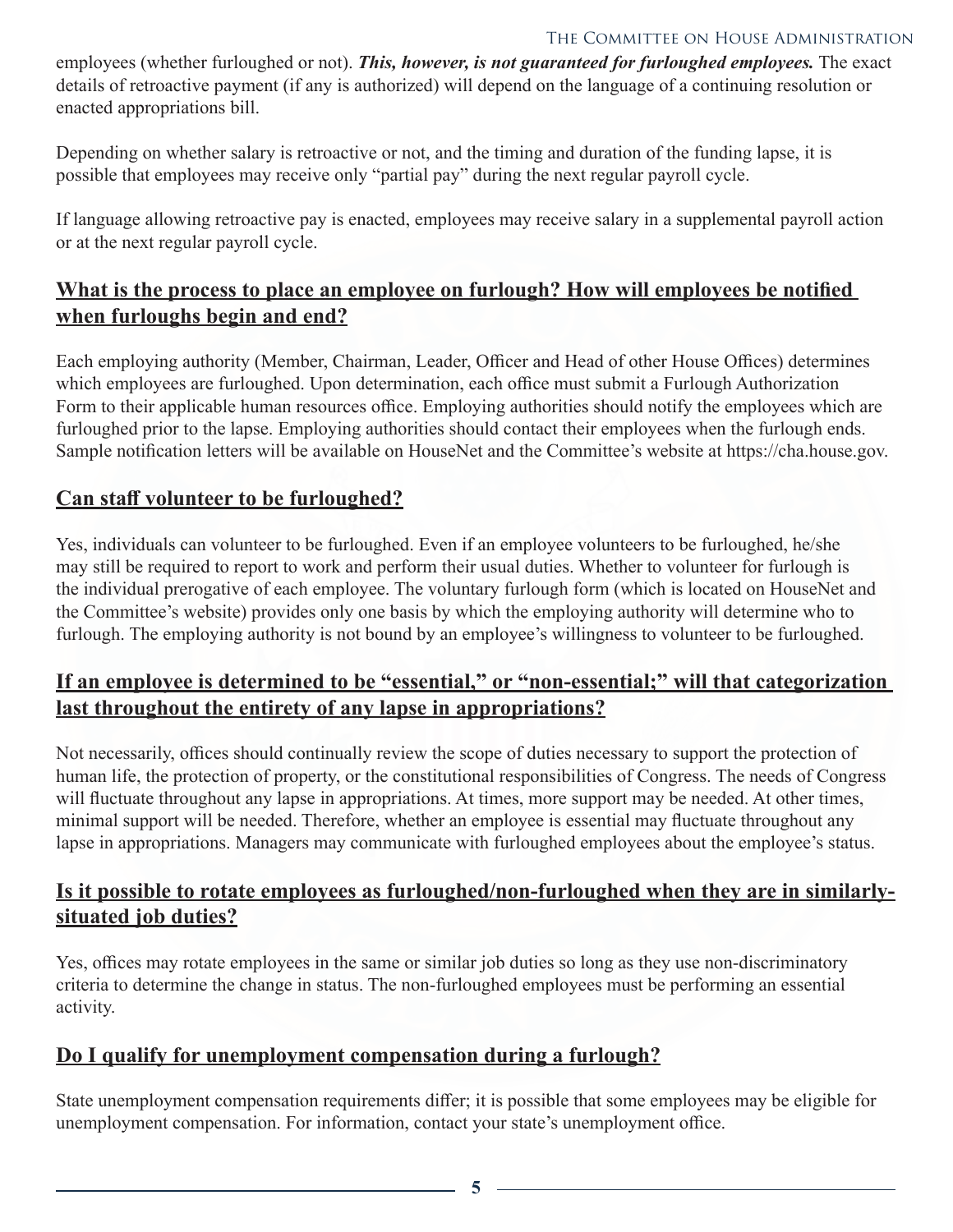### **Can I take another job while furloughed?**

Yes, but remember that even while on furlough, you remain a government employee. As such, you must be available to return to work when called back to work by your supervisor. You must also abide by the applicable rules and standards of conduct and not engage in outside employment that conflicts with your official duties. Outside earned income restrictions still apply. For question, contact the Committee on Ethics at (202) 225-7103.

#### **If I am working on a flexible schedule or alternative work schedule, how will that affect my status?**

If you work a modified work schedule and are not considered essential for the purposes of a lapse in appropriations, you will be furloughed for the number of hours per day that you would have worked. In addition, if a furlough is known to be occurring before the pay period begins, your schedule should revert to a traditional 40-hour schedule for time and attendance purposes.

#### **Am I required to report for duty during a lapse in appropriations?**

If you are an essential employee, failure to report for duty as required can result in disciplinary action, up to and including termination.

## **Benefits**

#### **What will be the effect on health insurance?**

Enrollment continues for up to 365 days with no interruption in coverage. If partial pay is not enough to cover the health premium, the employee is responsible for the employee portion of health benefits. The unpaid premium will be deducted the next time the employee receives pay (provided the employee has sufficient pay to cover their entire premium contribution), in addition to the regular monthly premium for that pay period.

#### **What will be the effect on retirement benefits?**

A total of 6 months in a non-pay status in any calendar year is creditable service. Coverage continues at no cost to the employee while in a non-pay status. When employees are in a non-pay status for only a portion of a pay period, their contributions are adjusted in proportion to their basic pay. If there are insufficient funds to withhold retirement contributions due to partial pay, the amount will be deducted upon return to work.

#### **What will be the effect on life insurance?**

Coverage continues for 12 months without cost to the employee or the House. The normal deduction will be withheld when funding resumes and the employee receives pay.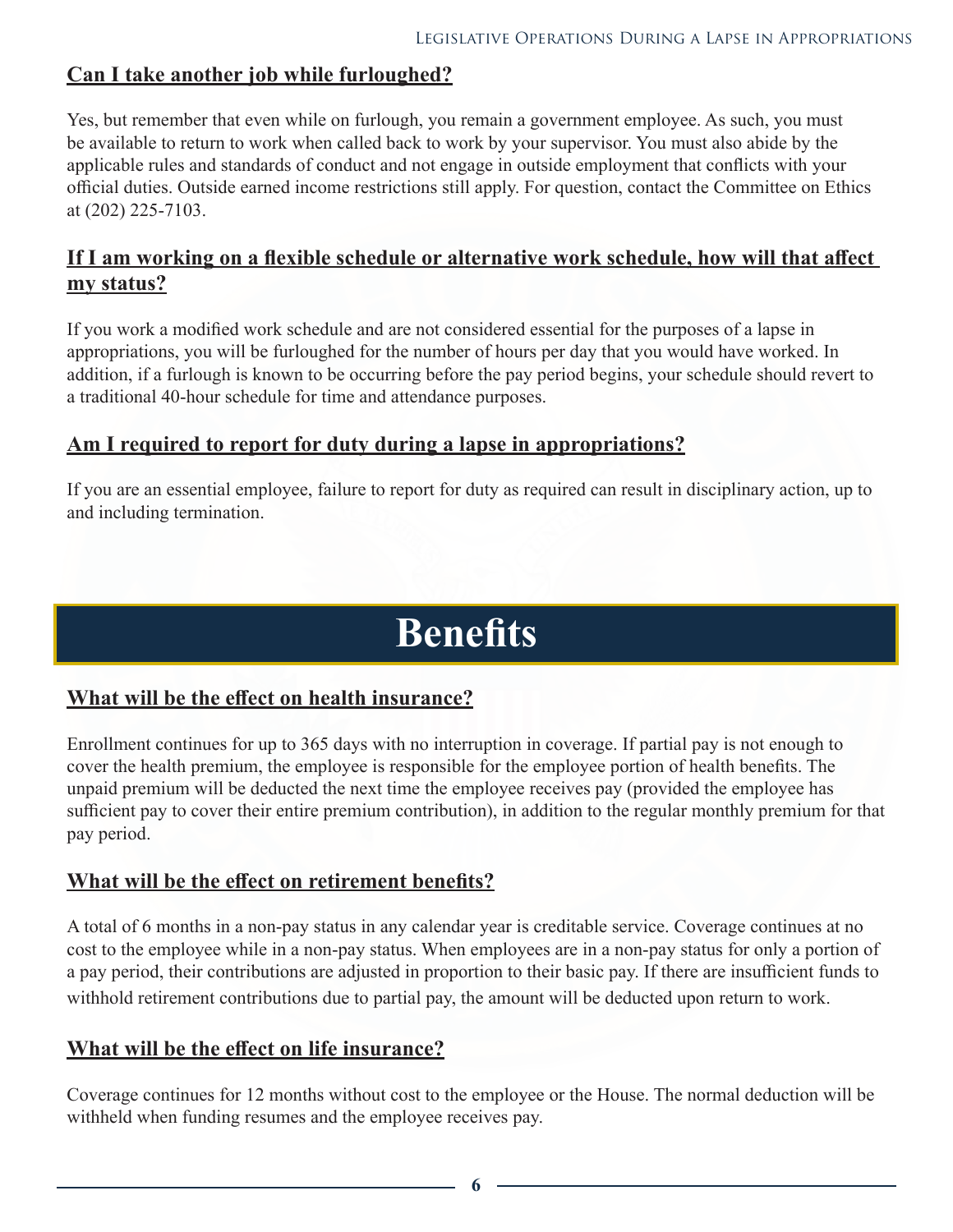#### **What will be the effect on TSP?**

An employee cannot contribute if in a non-pay status for one or more full pay periods. Contributions will begin when funding resumes and the employee receives pay, unless the employee has elected a fixed dollar amount to be withheld. In that case, if the partial pay is not enough to cover the TSP contribution amount, there will be no partial withholding. Full withholding will resume when full salary is paid. If you are a FERS employee, the Agency automatic (1%) contributions will stop during non-pay status. Withdrawals for participants age 59 1/2 or older and financial hardship withdrawals may be made during non-pay status.

#### **What will be the effect on my TSP loan?**

Direct deposit allotments will be made when funding resumes and the employee receives pay. If partial pay is not enough to cover the entire deduction there will be no loan payment withheld. Loans are not considered in default until the participant has missed more than 2½ payments. If you miss a loan payment (or two) as a result of the furlough, you always have the option to make direct payments to the TSP using the Loan Payment Coupon available in the Forms & Publications section on the TSP website (www.tsp.gov). Otherwise, your loan term will be extended or, if you have requested the maximum loan term, you may have a balloon payment at the end of the loan term. If you miss more than 2½ payments, the TSP will notify you by mail that you must mail in a personal check for the "cure" amount to get your loan back on track.

#### **What will be the effect on my TSP investments? What about disbursements?**

Investment activity will continue. Share prices and accounts balances will continue to be updated each business day, and loans and withdrawals will continue to be disbursed.

#### **Can I take a TSP loan while I'm furloughed?**

According to guidance issued by TSP in 2013, furloughed employees may take a TSP loan while in furlough status if their furlough is expected to last 30 days or less. If the furlough exceeds 30 days, the employee may be personally required to pay all or a portion of the loan amount. For more information, please visit www. tsp.gov.

#### **What happens to my Student Loan Repayment Program agreements? Will my student loans be paid?**

Per student loan regulations, an employee's Student Loan Agreement terminates when an employee enters into an unpaid status. In certain cases, the employing office, at their discretion, may permit the agreement to continue if the employee enters part-time or unpaid status because of illness or bereavement, or because the employee is furloughed for a reason other than for cause. Even if the agreement continues, payments may be delayed during a lapse in appropriations.

The applicable withholding taxes (Federal, State, FICA and Medicare) for any Student Loan payments made while an employee is on furlough will be withheld when funding resumes and the employee receives pay.

#### **What will be the effect on my Flexible Spending Account (Health and Dependent Care)?**

If partial pay is not enough to cover the entire deduction there will be no deduction withheld. The employee's account is put in a hold status until contributions resume when the employee receives pay. When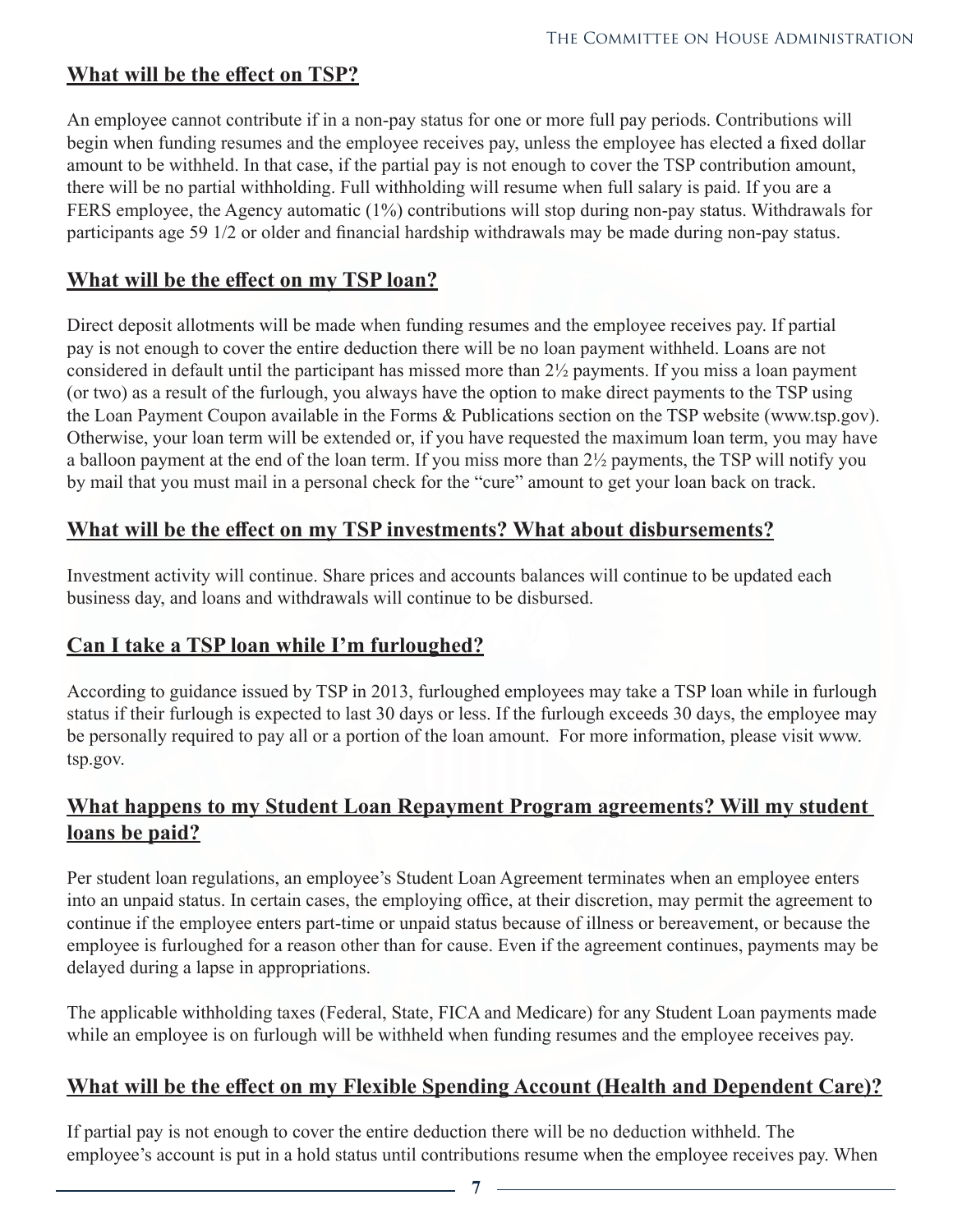#### Legislative Operations During a Lapse in Appropriations

contributions restart and are received by Benefeds or FSAFeds, the hold is removed and the employee's leave dates become eligible again. For example, for a person on Leave Without Pay (LWOP) status (which is similar to furlough status) from January 1 - January 31, expenses incurred during that time would not be eligible because the employee is not contributing to his/her Benefeds. When contributions resume, the leave dates would be removed and expenses from January 1 - January 31 would be eligible again. The deduction amount will be recalculated to ensure the participant reaches the full election by the end of the year.

#### **What will be the effect on my Supplemental Dental and Vision benefits?**

Coverage will continue and premiums will continue to be withheld during all salary cycles. Partial premiums will be withheld even if pay is not enough to cover the total premiums, and the remaining premium will be deducted in the subsequent pay period. However, if a deduction is not withheld over two pay periods Benefeds or FSAFeds will send a bill to the employee for missed payment.

#### **What will be the effect on my Long Term Care insurance?**

Employees make premium payments directly to LTC Partners. The CAO Office of Payroll and Benefits does not withhold Long Term Care from employee's paychecks. There is no interruption in coverage.

#### **Will I receive Transit Benefits?**

Future transit benefits could be reduced, depending on the number of days furloughed and the timing of the beginning and end of the funding lapse. This delay, if it does occur, would be because the Office of Finance must submit transit benefit information well in advance.

## **Additional Deductions**

### **What will be the effect on withholding for Federal, State, FICA and Medicare taxes?**

Withholding will be commensurate with actual pay received, i.e., withholding will be adjusted proportionately if an employee receives partial pay.

#### **What will be the effect on garnishments?**

The garnishee remains responsible for payment during the furlough, even though the garnishment is not paid through a payroll deduction. The deduction will resume when the employee returns to paid status. Most garnishments are based on a percentage of disposable earnings; however if partial pay is not enough to cover the entire deduction the deduction will not be taken. If the garnishment is for a fixed amount then a partial deduction will be withheld even when pay is not enough to cover the total garnishment.

#### **What will be the effect on my savings bond(s)?**

If partial pay is not enough to cover the entire allotment, there will be nothing sent to Treasury Direct for a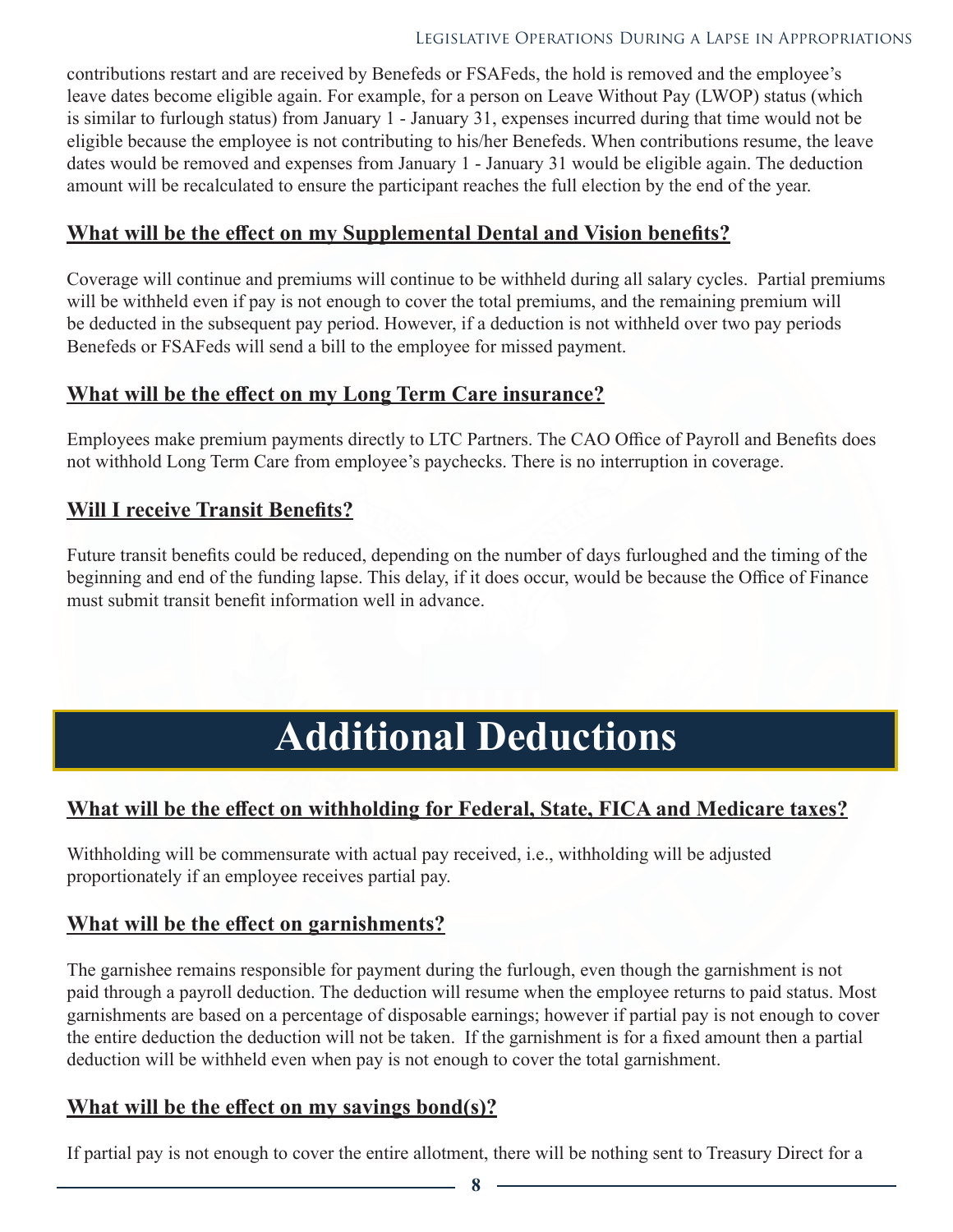#### The Committee on House Administration

savings bond. It will be the employee's responsibility to request a withholding change to make up for the lost allotment.

#### **Will there be an effect on taxes for my reserved parking space?**

The applicable federal and state tax withholding will be made when funding resumes and the employee receives pay.

#### **What will be the effect on my Combined Federal Campaign contribution?**

If partial pay is not enough to cover the entire deduction there will be nothing withheld. The normal monthly deduction will be made when funding resumes and the employee receives pay. No supplemental "catch-up" deductions will be withheld from future pay.

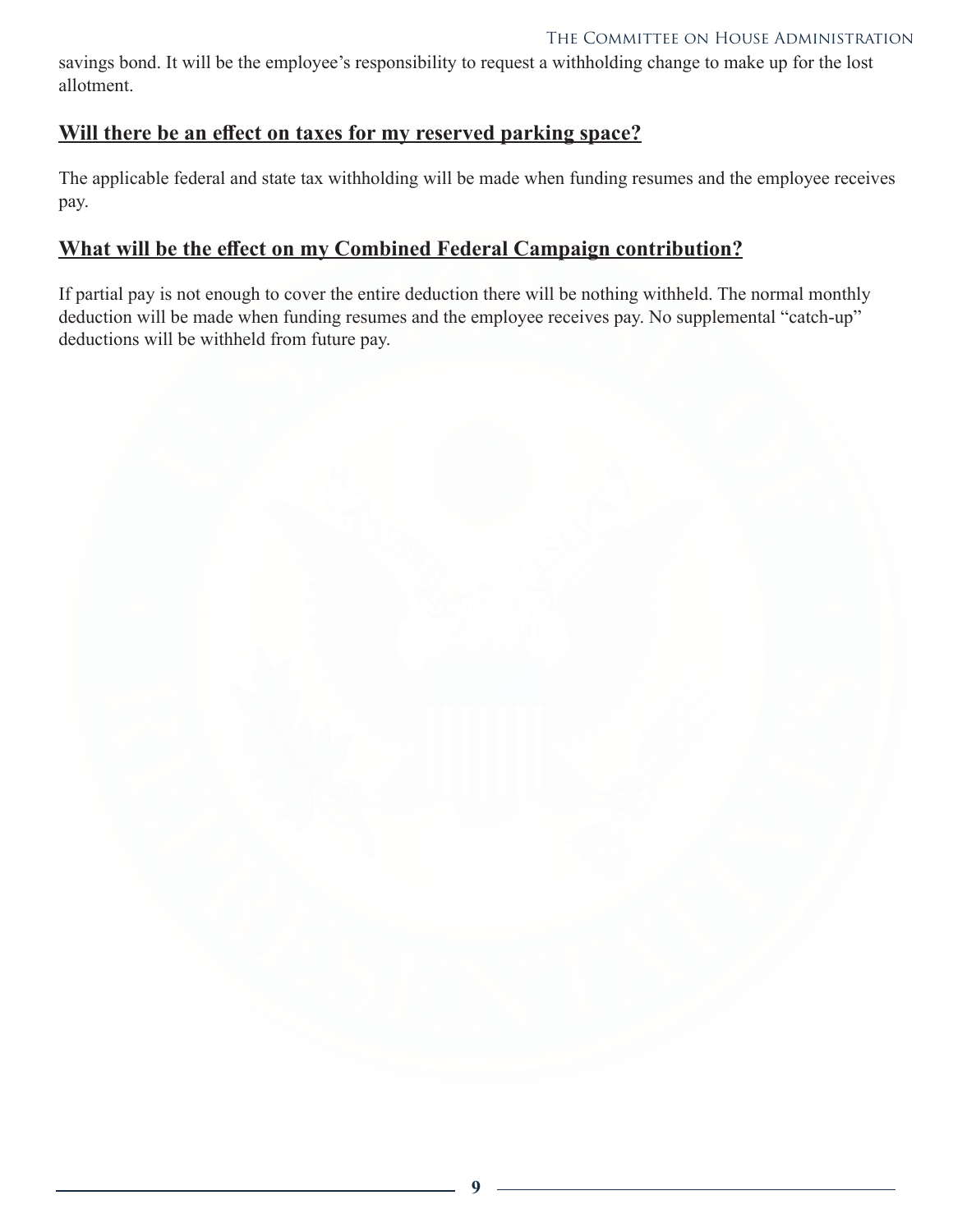## **Benefits & Deductions Chart**

| <b>BENEFIT/DEDUCTION</b>                           | <b>STATUS DURING FURLOUGH</b>                                                                                                                                                    | <b>PAYMENT AFTER</b><br><b>FURLOUGH ENDS</b>                                                                                                                                                                                                      |
|----------------------------------------------------|----------------------------------------------------------------------------------------------------------------------------------------------------------------------------------|---------------------------------------------------------------------------------------------------------------------------------------------------------------------------------------------------------------------------------------------------|
| <b>HEALTH INSURANCE</b>                            | No interruption in coverage.<br>Employee still responsible for paying<br>employee share of monthly premium.                                                                      | Any unpaid premium(s) will be taken<br>when salary resumes.<br>Partial premiums will not be taken.<br>Full premiums will be deducted, for<br>current and any previous months,<br>when salary is sufficient to cover the<br>amount due each month. |
| <b>SUPPLEMENTAL DENTAL</b><br>AND VISION INSURANCE | No interruption in coverage.<br>Employee still responsible for paying<br>employee share of monthly premium.                                                                      | Premiums deducted when salary<br>resumes.<br>If partial pay is insufficient to cover<br>full premium owed, partial premium<br>will be deducted. Remaining<br>premium due will be deducted in<br>subsequent pay periods.                           |
| <b>FLEXIBLE SPENDING</b><br><b>ACCOUNT (FSA)</b>   | Employee's account is put in a hold<br>status.                                                                                                                                   | Contributions resume when salary<br>resumes. The deduction amount<br>will be recalculated to ensure the<br>participant reaches the full annual<br>election.                                                                                       |
| <b>LIFE INSURANCE</b>                              | No interruption in coverage.<br>Coverage continues for 12 months<br>without cost to employee or agency.                                                                          | Normal deduction resumes when<br>salary resumes.<br>There are no retroactive premium<br>deductions.                                                                                                                                               |
| <b>RETIREMENT BENEFITS</b>                         | No interruption in coverage.<br>Creditable service continues for up to 6<br>months of furlough (non-pay) status.                                                                 | Contributions are adjusted in<br>proportion to time in furlough (non-<br>pay) status.                                                                                                                                                             |
| <b>TRANSIT BENEFITS</b>                            | Existing benefits may be used only for<br>official purposes, so must not be used<br>when in furlough status.                                                                     | Benefits may be partially reduced in<br>future months, depending on timing<br>and duration of furlough.                                                                                                                                           |
| Long Term Care (LTC)<br><b>INSURANCE</b>           | No interruption in coverage. Insurance<br>and payment responsibility are<br>independent of pay status.<br>Employee remains responsible for<br>payments directly to LTC Partners. | Employee remains responsible for<br>payments directly to LTC Partners.                                                                                                                                                                            |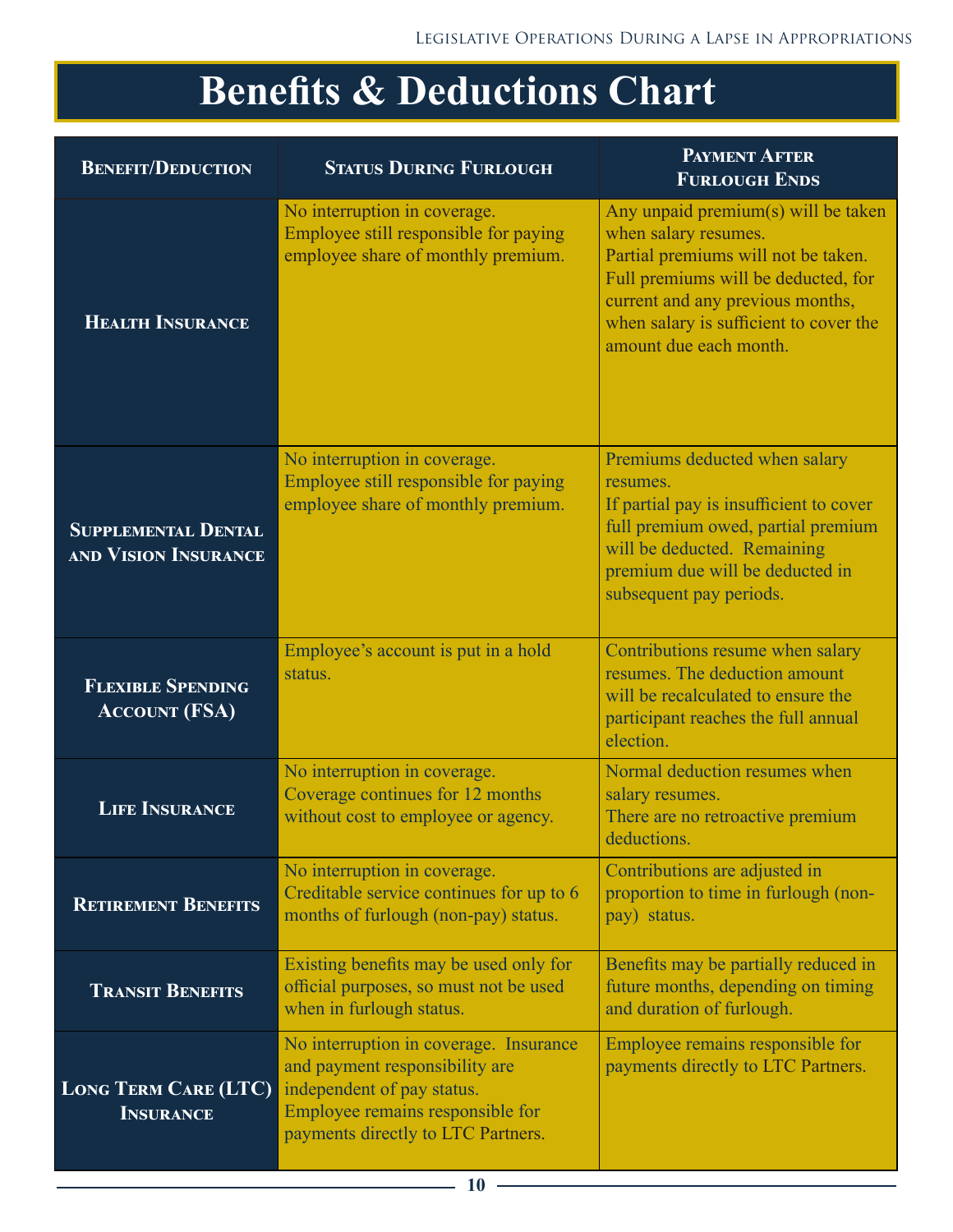## **Benefits & Deductions Chart**

| <b>BENEFIT/ DEDUCTION</b>                                                                                     | <b>STATUS DURING FURLOUGH</b>                                                                                                                                         | <b>PAYMENT AFTER</b><br><b>FURLOUGH ENDS</b>                                                                                                                                                 |
|---------------------------------------------------------------------------------------------------------------|-----------------------------------------------------------------------------------------------------------------------------------------------------------------------|----------------------------------------------------------------------------------------------------------------------------------------------------------------------------------------------|
| <b>THRIFT SAVINGS PLAN (TSP)</b><br><b>CONTRIBUTIONS - WHEN</b><br>PERCENTAGE OF SALARY IS<br><b>WITHHELD</b> | Employee cannot contribute when in<br>furlough (non-pay) status.                                                                                                      | Contributions will resume when<br>salary resumes, at the percentage of<br>salary received.                                                                                                   |
| <b>THRIFT SAVINGS PLAN (TSP)</b><br><b>CONTRIBUTIONS -WHEN FIXED</b><br><b>AMOUNT IS WITHHELD</b>             | Employee cannot contribute when in<br>furlough (non-pay) status.                                                                                                      | If partial pay is insufficient to cover<br>fixed amount, partial payment will<br>NOT be withheld.<br>Fixed amount will be withheld<br>only when salary sufficient to cover<br>contribution.  |
| <b>TSP CONTRIBUTIONS FOR</b><br><b>FERS EMPLOYEES</b>                                                         | Agency automatic (1%)<br>contributions stop during furlough<br>(non-pay) status.                                                                                      | Agency automatic (1%)<br>contributions resume when salary<br>resumes.                                                                                                                        |
| <b>TSP INVESTMENTS &amp;</b><br><b>DISBURSEMENTS</b>                                                          | No interruption in investment<br>activity, disbursements, loans or<br>withdrawals.<br>Share prices and account balances<br>still updated each business day.           | No interruption in investment<br>activity, disbursements, loans or<br>withdrawals.<br>Share prices and account balances<br>still updated each business day.                                  |
| <b>TSP LOANS</b>                                                                                              | Employees may take a TSP loan<br>while in furlough status if their<br>furlough is expected to last 30 days<br>or less.                                                | If the furlough exceeds 30 days,<br>the employee may be personally<br>required to pay all or a portion of<br>the loan amount.                                                                |
| <b>TREASURY SAVINGS BONDS</b>                                                                                 | No deduction during furlough (non-<br>pay) status.                                                                                                                    | Allotment resumes when salary<br>resumes.                                                                                                                                                    |
| <b>STUDENT LOAN REPAYMENT</b><br><b>PROGRAM</b>                                                               | Employee's student loan agreement<br>terminates when employee is in<br>(furlough) non-pay status, but<br>agreement may be continued at<br>option of employing office. | Applicable federal, state, FICA and<br>Medicare taxes for student loan<br>payments that may have been made<br>while on (non-pay status) furlough<br>will be withheld when salary<br>resumes. |
| <b>GARNISHMENTS</b>                                                                                           | Garnishee is responsible for payment<br>during furlough (non-pay) status.                                                                                             | Deduction will resume when salary<br>resumes.                                                                                                                                                |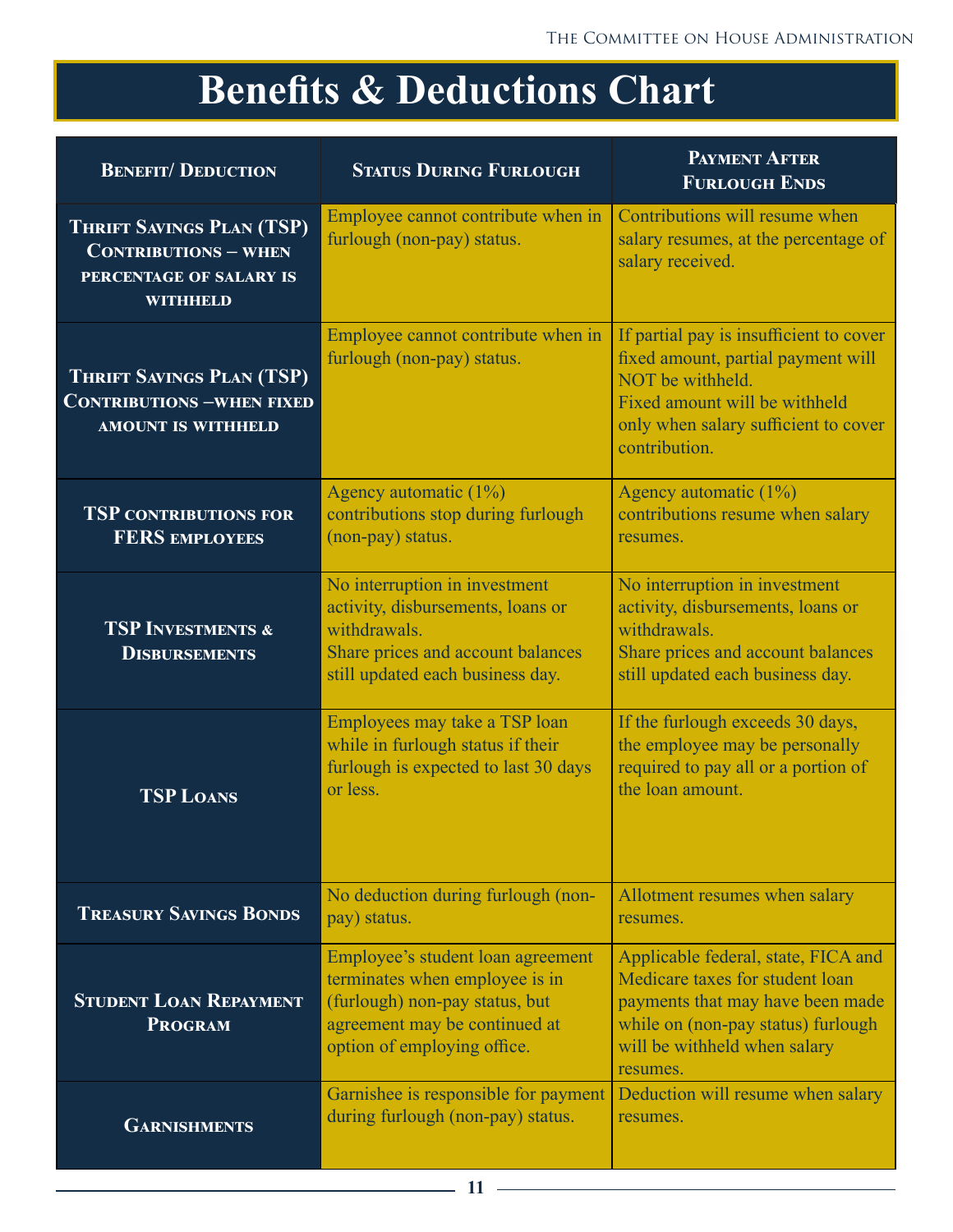### **Furlough Authorization Form**

**U.S. HOUSE OF REPRESENTATIVES FURLOUGH AUTHORIZATION FORM Save Form Print Form Clear Form EVALOUGH AUTHORIZATION FORM Save Form Print F** 

**FROM:**  $\qquad \qquad$  (Employing Office)  $F_{\text{F}}$ 

#### TO: THE CHIEF ADMINISTRATIVE OFFICER OF THE HOUSE

Place in furlough status the following employees upon lapse in funding until such time as regular funding resumes:

| <b>EMPLOYEE#</b> | <b>LAST NAME</b> | <b>FIRST NAME</b> |
|------------------|------------------|-------------------|
|                  |                  |                   |
|                  |                  |                   |
|                  |                  |                   |
|                  |                  |                   |
|                  |                  |                   |
|                  |                  |                   |
|                  |                  |                   |
|                  |                  |                   |
|                  |                  |                   |
|                  |                  |                   |
|                  |                  |                   |
|                  |                  |                   |
|                  |                  |                   |
|                  |                  |                   |
|                  |                  |                   |
|                  |                  |                   |
|                  |                  |                   |
|                  |                  |                   |
|                  |                  |                   |
|                  |                  |                   |
|                  |                  |                   |
|                  |                  |                   |
|                  |                  |                   |
|                  |                  |                   |

\_\_\_\_\_\_\_\_\_\_\_\_\_\_\_\_\_\_\_\_\_\_\_\_\_\_\_\_\_\_\_ \_\_\_\_\_\_\_\_\_\_\_\_\_\_\_\_\_\_\_\_\_\_\_\_\_\_\_\_\_\_\_\_\_\_ (Date) (Signature of Authorizing Official)

\_\_\_\_\_\_\_\_\_\_\_\_\_\_\_\_\_\_\_\_\_\_\_\_\_\_\_\_\_\_\_ \_\_\_\_\_\_\_\_\_\_\_\_\_\_\_\_\_\_\_\_\_\_\_\_\_\_\_\_\_\_\_\_\_\_\_

(Title – If Member, District and State) (Type or print name of Authorizing Official)

**NOTE: Please mail or deliver this form directly to the Office of Payroll & Benefits in B-215 Longworth House Office Building.**   $L_{\text{out}}$  and  $L_{\text{out}}$  is the standard state  $L_{\text{out}}$ 

| Furlough Authorization        | 3/1/2011    |
|-------------------------------|-------------|
| U.S. House of Representatives | Page 1 of 2 |

 $\frac{1}{2}$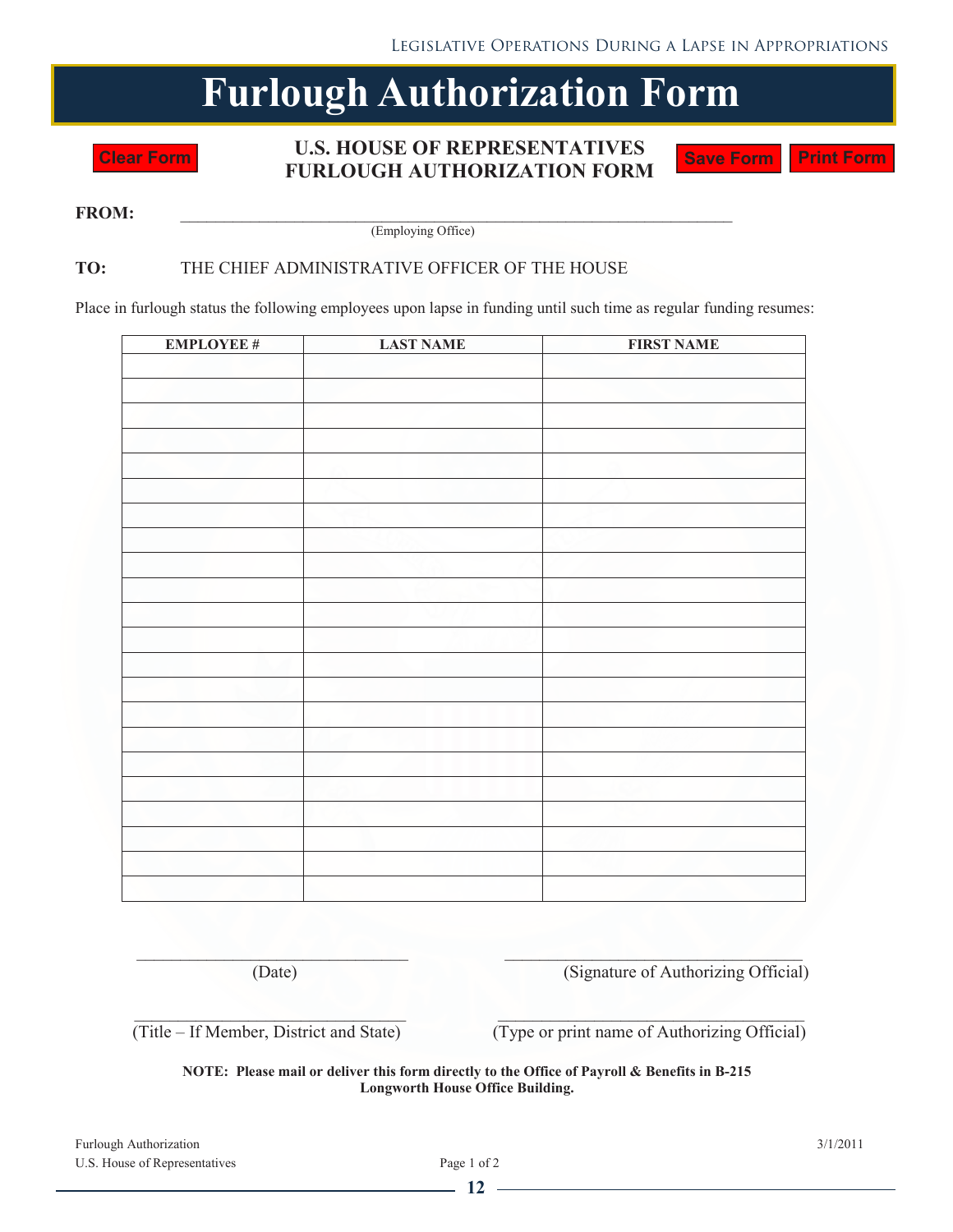#### **U.S. HOUSE OF REPRESENTATIVES ROTATING FURLOUGH AUTHORIZATION FORM**

Offices may rotate (**in no less than full-day increments**) employees with the same or similar job duties so long as they use non-discriminatory criteria to determine the change in status.

Place in furlough status the following employees, who will be working on a rotating furlough during January, upon lapse in funding until such time as regular funding resumes:

| <b>EMPLOYEE#</b>       | <b>LAST NAME</b> | <b>FIRST NAME</b> |                                              |
|------------------------|------------------|-------------------|----------------------------------------------|
| <b>EXAMPLE: 000001</b> | <b>DOE</b>       | <b>JOHN</b>       | January Furlough Dates<br>Jan 23, 26, 27, 28 |
|                        |                  |                   |                                              |
|                        |                  |                   |                                              |
|                        |                  |                   |                                              |
|                        |                  |                   |                                              |
|                        |                  |                   |                                              |
|                        |                  |                   |                                              |
|                        |                  |                   |                                              |
|                        |                  |                   |                                              |
|                        |                  |                   |                                              |
|                        |                  |                   |                                              |
|                        |                  |                   |                                              |
|                        |                  |                   |                                              |
|                        |                  |                   |                                              |
|                        |                  |                   |                                              |
|                        |                  |                   |                                              |
|                        |                  |                   |                                              |
|                        |                  |                   |                                              |
|                        |                  |                   |                                              |

(Date) (Signature of Authorizing Official)

(Title – If Member, District and State) (Type or print name of Authorizing Official)

**NOTE: Please mail or deliver this form directly to the Office of Payroll & Benefits in B-215 Longworth House Office Building.** 

\_\_\_\_\_\_\_\_\_\_\_\_\_\_\_\_\_\_\_\_\_\_\_\_\_\_\_\_\_\_\_\_ \_\_\_\_\_\_\_\_\_\_\_\_\_\_\_\_\_\_\_\_\_\_\_\_\_\_\_\_\_\_\_\_\_\_

 $\Box$  , and the set of the set of the set of the set of the set of the set of the set of the set of the set of the set

Furlough Authorization 3/1/2011 U.S. House of Representatives Page 2 of 2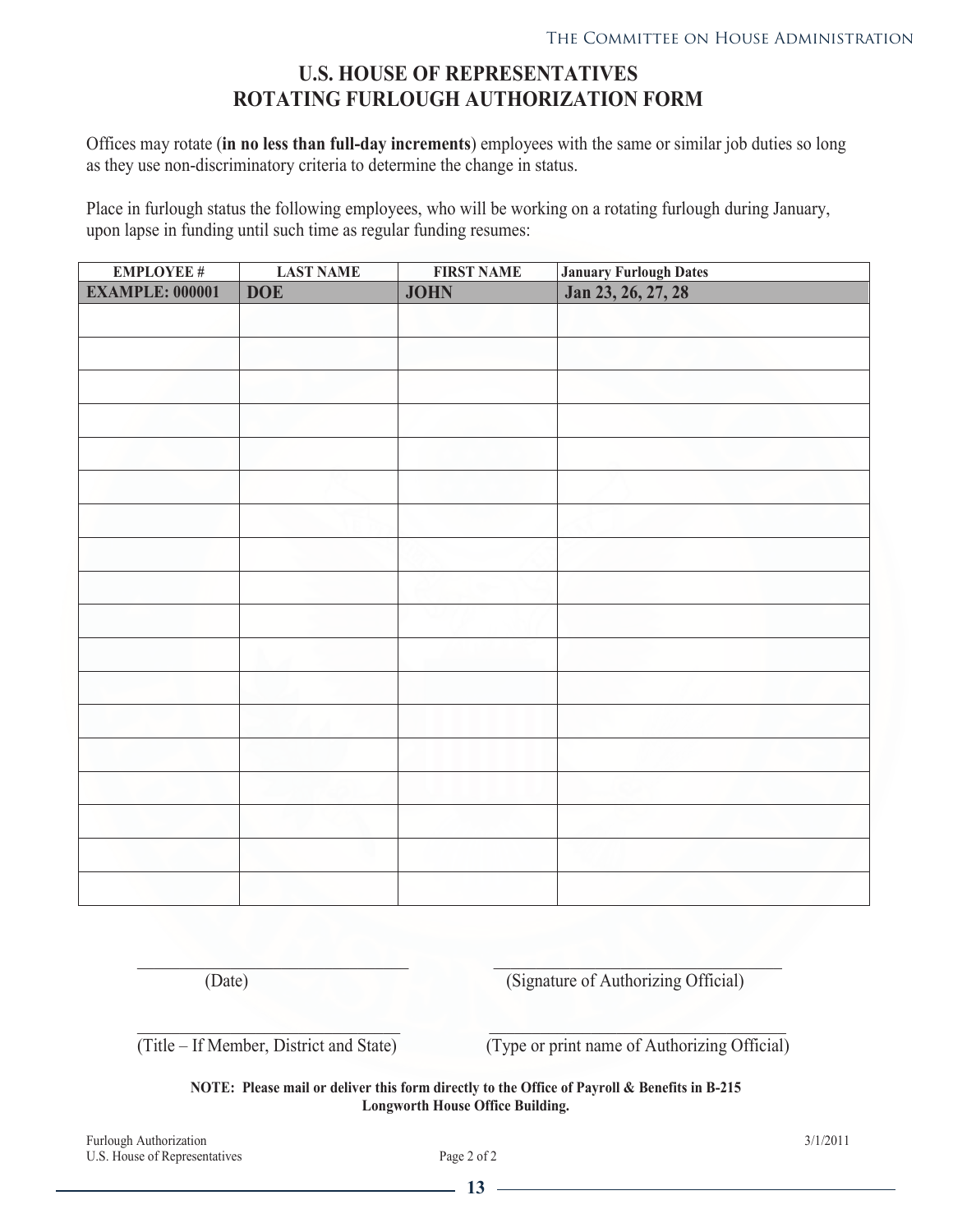## **Sample Notice to Outside Vendors, Sample Notice to Outside Vendors, Consultants and Contractors**

#### DATE 2018

Name Address City, State, Zip

Re: Payments to Vendors, Consultants, and Contractors of the U.S. House Representatives During Period of Federal Government Shutdown

Dear Name:

You currently provide [describe product/service] to this office. As you may be aware, the legislation that appropriates funding for the federal government is scheduled to expire at midnight, January 20, 2018. Due to a lack of new appropriations legislation not enacted prior to that time, many federal government operations will be suspended until funding is restored. Because of the lack of appropriated funds, this office will be unable to disburse payments as it normally would and, accordingly, in the event of a government shutdown, your bills may not be paid in a timely fashion.

In addition, with certain limited exceptions, the federal government is prohibited from incurring any new debts or obligations during a period in which appropriated funding has lapsed. Once new appropriations legislation is enacted, the legitimate debts and obligations of this office will be paid, including those incurred before the shutdown that were not paid due to lack of funds, as well as those incurred during the shutdown.

We appreciate the difficulty this situation creates for you and we hope to restore normal operations as soon as possible if a shutdown occurs. Should you have any questions regarding this matter, please do not hesitate to contact [point of contact] in my office. Thank you for your continued understanding and cooperation.

Sincerely,

[Member Office or House Officer/IG]

**14**